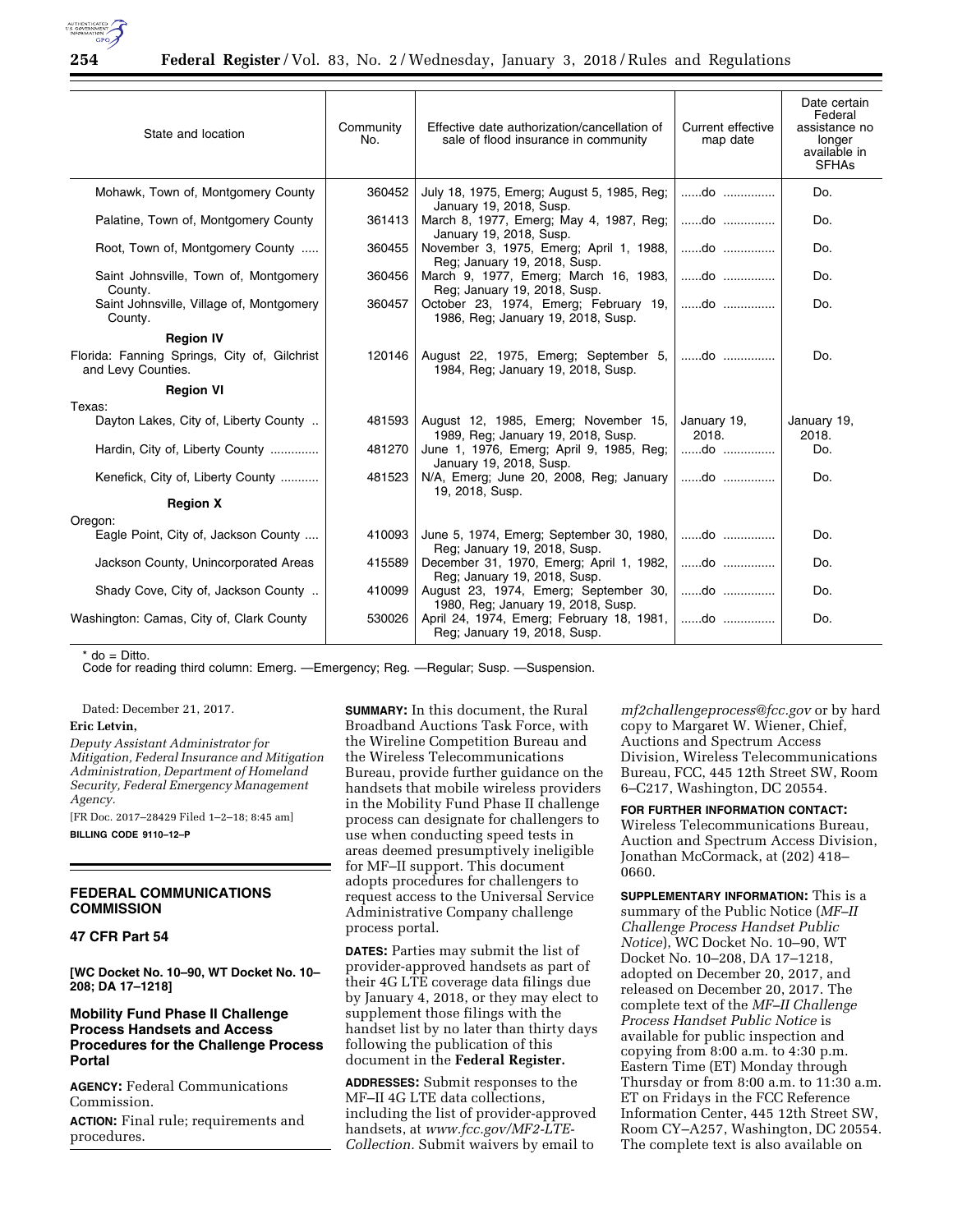the Commission's website at *[https://](https://ecfsapi.fcc.gov/file/122011224060/DA-17-1218A1.pdf) [ecfsapi.fcc.gov/file/122011224060/DA-](https://ecfsapi.fcc.gov/file/122011224060/DA-17-1218A1.pdf)[17-1218A1.pdf.](https://ecfsapi.fcc.gov/file/122011224060/DA-17-1218A1.pdf)* Alternative formats are available to persons with disabilities by sending an email to *[FCC504@fcc.gov](mailto:FCC504@fcc.gov)* or by calling the Consumer & Governmental Affairs Bureau at (202) 418–0530 (voice), (202) 418–0432 (TTY).

1. The Rural Broadband Auctions Task Force (Task Force), in conjunction with the Wireline Competition Bureau and the Wireless Telecommunications Bureau (Bureaus), provides further requirements for the handsets that mobile wireless providers in the Mobility Fund Phase II (MF–II) challenge process must designate for challengers to use when conducting speed tests in areas deemed presumptively ineligible for MF–II support. In addition, the Bureaus adopt procedures for challengers to request access to the Universal Service Administrative Company (USAC) challenge process portal.

#### **I. Handset Requirements**

2. Under the *MF–II Challenge Process Order,* 82 FR 42473, September 8, 2017, the MF–II challenge process will begin with a new, one-time collection of current, standardized coverage data on qualified 4G LTE service, which the Commission will use to establish the map of areas presumptively eligible for MF–II support.

3. As part of the new, one-time data collection, each mobile wireless provider with qualified 4G LTE coverage is required to identify at least three readily-available handset models appropriate for testing its coverage, at least one of which must be compatible with industry-standard drive test software. The Commission also directed the Bureaus to propose and adopt further guidance on the types of devices that may be used for speed tests.

4. After release of the *MF–II Challenge Process Order,* the Task Force, in conjunction with the Bureaus, released instructions for submitting the new 4G LTE coverage data, including the handset list, and announced a deadline of January 4, 2018, to submit the required coverage information. Pursuant to the Commission's direction, the Bureaus subsequently sought comment on proposed requirements to ensure that at least one designated handset is compatible with industry-standard drive test software.

5. After consideration of these comments, the Bureaus provide further requirements for the types of devices that may be used for speed tests. First, each provider must identify in its filing at least one device that is either: (a)

Officially supported by the latest versions of industry-standard drive test software, such as JDSU, ZK–SAM, Rohde & Schwartz, or TEMS; or (b) engineering-capable and able to be unlocked and put into diagnostic mode to interface with drive test software. Second, at least one of the three specified devices must run the Android operating system. This device can be the same device as the one that meets the requirements adopted for compatibility with drive-test software, but it need not be. Because the coverage data submitted by affiliated entities will be consolidated when made available to challengers through the USAC portal, the Bureaus will consolidate the submitted provider handset data for such entities to the extent that the lists of handsets differ.

6. Parties may file the foregoing handset information with their January 4, 2018 filings, or they may elect to supplement those filings with that handset information no later than thirty days following the publication of the *MF–II Challenge Process Handset Public Notice* in the **Federal Register.** 

## **II. Accessing the USAC Portal**

7. Participants in the MF–II challenge process must use the USAC portal to file a challenge and/or respond to a challenge, as well as to access certain information that is pertinent to a challenge. The Commission directed the Bureaus to detail the process by which an interested party may request a USAC account to access the portal.

8. The process for interested parties and challenged providers to request access to the USAC portal is as follows. Any eligible service provider wishing to participate in the challenge process must provide to the Commission, via web-based form, the legal name of the entity, its FCC Registration Number (FRN), and the name(s) and email address(es) of the user(s) (up to a maximum of three users) that should be granted access to the portal. Any government entity (*i.e.,* a local, state, or Tribal government entity) that wishes to participate in the challenge process also must provide the legal name of the entity, its legal jurisdiction, and the name(s) and email address(es) of the user(s) (up to a maximum of three users) that should be granted access to the portal. The web page address and date by which to submit this contact information will be announced at a later date.

9. The Bureaus encourage parties that may have an interest in participating in the challenge process to provide this contact information as soon as the form is available. Providing this contact

information does not represent a commitment or obligation to participate in the challenge process.

10. For a party that files a waiver petition with the Commission seeking to participate in the MF–II challenge process as a challenger (because it is not a service provider or a government entity), the Bureaus require such a party to submit the first and last name of the user(s) that should have access to the portal on its behalf, and the email address(es) of the user(s), up to a maximum of three users, as part of its petition for waiver. Any waiver petition must be submitted to *[mf2challengeprocess@fcc.gov.](mailto:mf2challengeprocess@fcc.gov)* The Bureaus strongly encourage any interested party to file a waiver petition as soon as practicable.

### **III. Procedural Matters**

#### *A. Paperwork Reduction Act Analysis*

11. The *MF–II Challenge Process Handset Public Notice* implements the information collection requirements adopted in the *MF–II Challenge Process Order* and does not contain any new or modified information collection requirements subject to the Paperwork Reduction Act of 1995 (PRA), Public Law 104–13, 44 U.S.C. 3501–3520. The Commission sought and received PRA approval from the Office of Management and Budget (OMB) under its emergency processing procedures for the information collection requirements associated with the qualified 4G LTE coverage data collection, as adopted in the *MF–II Challenge Process Order* and further explained in the *MF–II Challenge Process Handset Public Notice.* The OMB control number for this collection is OMB 3060 1242. The Commission is currently seeking PRA approval for the information collection requirements related to the challenge process itself, as adopted in the *MF–II Challenge Process Order* and further explained in the *MF–II Challenge Process Handset Public Notice.* The *MF– II Challenge Process Handset Public Notice* does not adopt any additional information collection requirements beyond those adopted in the *MF–II Challenge Process Order.* 

## *B. Supplemental Final Regulatory Flexibility Analysis*

12. As required by the Regulatory Flexibility Act of 1980, as amended (RFA), the Commission prepared Initial Regulatory Flexibility Analyses (IRFAs) in connection with the *USF/ICC Transformation FNPRM,* 76 FR 78383, December 16, 2011, the *2014 CAF FNPRM,* 80 FR 4445, January 27, 2015, and the *MF–II FNPRM,* 82 FR 13413,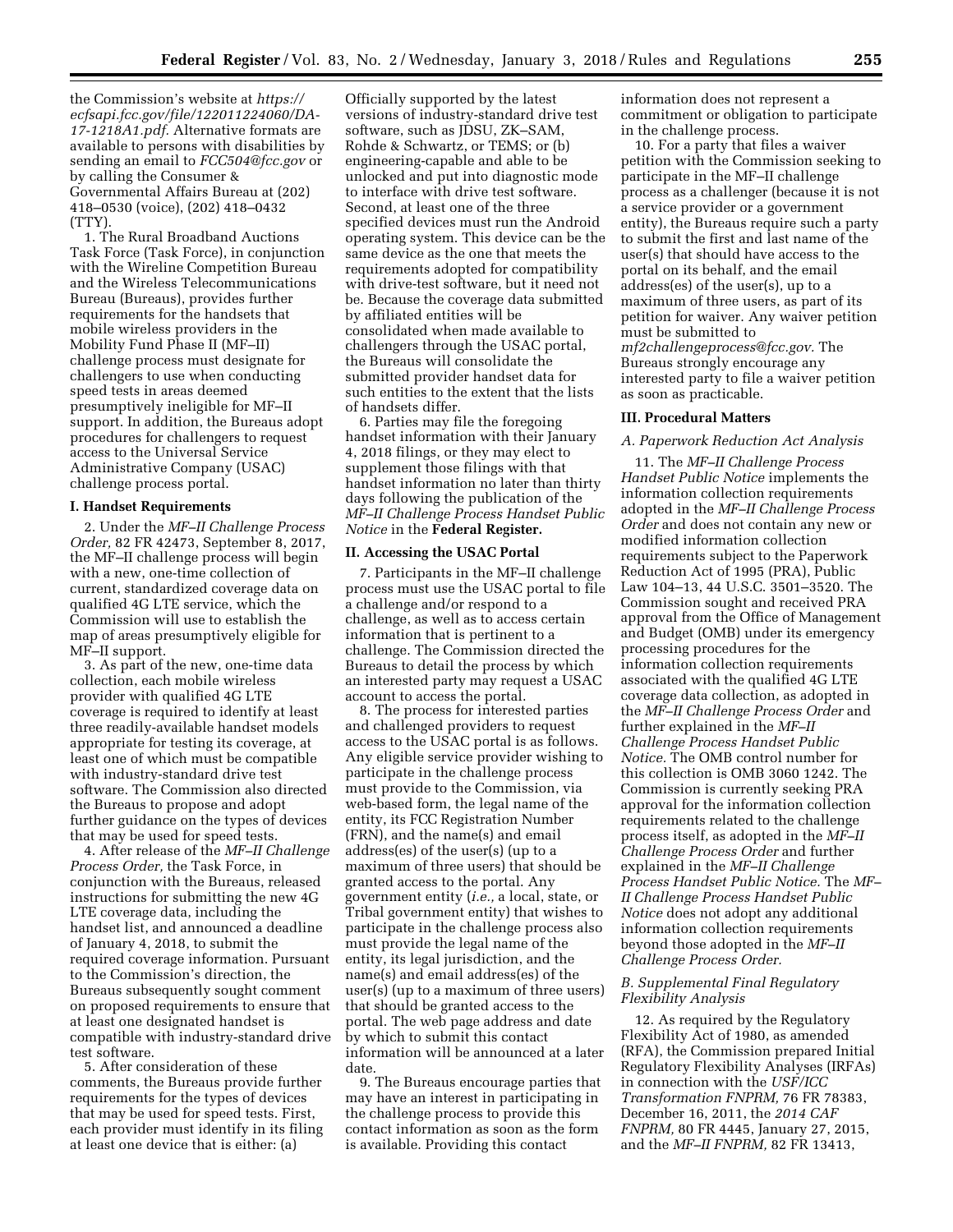**256 Federal Register** / Vol. 83, No. 2 / Wednesday, January 3, 2018 / Rules and Regulations

March 13, 2017 (collectively, *MF–II FNPRMs*). A Supplemental Initial Regulatory Flexibility Analysis (SIRFA) was also filed in the *MF–II Challenge Process Comment Public Notice,* 82 FR 51180, November 3, 2017, in this proceeding. The Commission sought written public comment on the proposals in *MF–II FNPRMs* and in the *MF–II Challenge Process Comment Public Notice,* including comments on the IRFAs and SIRFA. The Commission received three comments in response to the *MF–II FNPRM* IRFA. No comments were filed addressing the *USF/ICC Transformation FNPRM* IRFA, the *2014 CAF FNPRM* IRFA, or the *MF–II Challenge Process Comment Public Notice* SIRFA. The Commission included Final Regulatory Flexibility Analyses (FRFAs) in connection with the *2014 CAF Order,* the *MF–II Order,*  and the *MF–II Challenge Process Order*  (collectively, the *MF–II Orders*). This Supplemental Final Regulatory Flexibility Analysis (SFRFA) supplements the FRFAs in the *MF–II Orders* to reflect the actions taken in the *MF–II Challenge Process Handset Public Notice* and conforms to the RFA.

1. Need for, and Objectives of, The *MF– II Challenge Process Handset Public Notice* 

13. The *MF–II Challenge Process Handset Public Notice* provides further requirements on the handsets that mobile wireless providers in the MF–II challenge process must designate for challengers to use when conducting speed tests in areas deemed presumptively ineligible for MF–II support. In addition, the *MF–II Challenge Process Handset Public Notice* adopts procedures for challengers to request access to the USAC challenge process portal.

14. Following the release of the *MF– II Orders,* the Commission released the *MF–II Challenge Process Comment Public Notice.* The *MF–II Challenge Process Comment Public Notice*  proposed and sought comment on specific parameters and procedures to implement the MF–II challenge process, including requirements for the providerapproved handsets that prospective challengers will use to conduct speed tests, and the process by which challengers and respondents can request access to the USAC portal. The *MF–II Challenge Process Comment Public Notice* did not change matters adopted in the *MF–II Orders* and requested comment on how the proposals in the *MF–II Challenge Process Comment Public Notice* might affect the previous regulatory flexibility analyses in this proceeding.

15. The *MF–II Challenge Process Handset Public Notice* establishes procedures for providers to identify at least three readily available handset models appropriate for testing those providers' coverage, and establishes that the Bureaus will consolidate submitted provider handset data for affiliated entities to the extent that the lists of handsets differ. In addition, providers are required to specify at least one handset running on the Android operating system, and at least one handset that is either compatible with the latest versions of drive test software, or is capable of being unlocked and configured to run the latest versions of drive test software.

16. The procedures also require all eligible service providers wishing to participate in the challenge process to provide to the Commission the legal name of the entity, its FRN, and the name(s) and email address(es) of the user(s) (up to a maximum of three users) that should be granted access to the portal. Any government entity (*i.e.,* a local, state, or Tribal government entity) that wishes to participate in the challenge process also must provide the legal name of the entity, its legal jurisdiction, and the name(s) and email address(es) of the user(s) (up to a maximum of three users) that should be granted access to the portal. A webbased form will be used to collect this information. A party that files a waiver petition with the Commission seeking to participate in the MF–II challenge process as a challenger (because it is not a service provider or a government entity), must submit the first and last name of the user(s) that should have access to the portal on its behalf, and the email address(es) of the user(s), up to a maximum of three users, as part of its petition for waiver.

17. Finally, the requirements established in the *MF–II Challenge Process Handset Public Notice* are designed to anticipate the challenges faced by small entities (*e.g.,*  governmental entities or small service providers) in complying with the Bureaus' implementation of the Commission's rules and our proposals. For example, the requirement that providers specify a minimum of three devices, at least one of which must be running on the Android operating system, is intended to provide small entities with sufficient flexibility to choose a device that fits their needs and budgets.

18. Accordingly, the handset requirements and portal access procedures established in the *MF–II Challenge Process Handset Public Notice* are consistent with the *MF–II* 

*Orders* and the prior regulatory flexibility analyses set forth in this proceeding, and no changes to the Bureaus' earlier analyses are required.

2. Summary of Significant Issues Raised by Public Comments in Response to the SIRFA

19. There were no comments filed that specifically addressed the proposed procedures presented in the SIRFA.

3. Response to Comments by the Chief Counsel for Advocacy of the Small Business Administration

20. Pursuant to the Small Business Jobs Act of 2010, which amended the RFA, the Commission is required to respond to any comments filed by the Chief Counsel for Advocacy of the Small Business Administration (SBA), and to provide a detailed statement of any change made to the proposed  $rule(s)$  as a result of those comments.

21. The Chief Counsel did not file any comments in response to the proposed procedures in this proceeding.

4. Description and Estimate of the Number of Small Business Entities To Which the Procedures Will Apply

22. The RFA directs agencies to provide a description of and, where feasible, an estimate of the number of small entities that may be affected by the proposed rules, if adopted herein. The RFA generally defines the term ''small entity'' as having the same meaning as the terms ''small business,'' ''small organization,'' and ''small governmental jurisdiction.'' In addition, the term ''small business'' has the same meaning as the term ''small business concern'' under the Small Business Act. A ''small business concern'' is one which: (1) Is independently owned and operated; (2) is not dominant in its field of operation; and (3) satisfies any additional criteria established by the SBA.

23. As noted above, FRFAs were incorporated into the *MF–II Orders.* In those analyses, the Bureaus described in detail the small entities that might be significantly affected. In the *MF–II Challenge Process Handset Public Notice,* the Bureaus incorporate by reference the descriptions and estimates of the number of small entities from the previous FRFAs in the *MF–II Orders.* 

5. Description of Projected Reporting, Recordkeeping, and Other Compliance Requirements for Small Entities

24. The data, information and document collection required by the *MF–II Orders* as described in the previous FRFAs and the SIRFA in the *MF–II Challenge Process Comment*